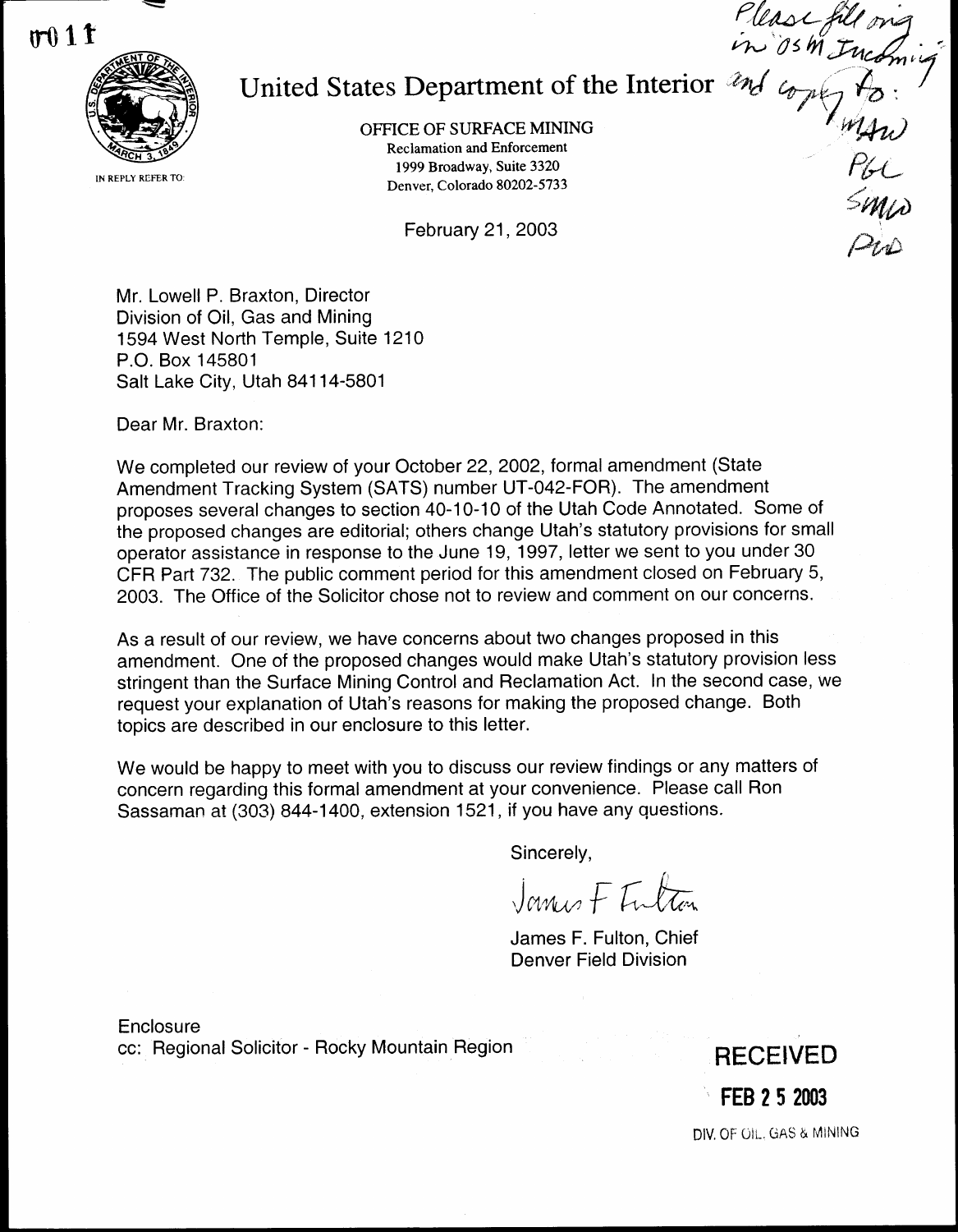### UTAH'S PROPOSED FORMAL AMENDMENT DATED OCTOBER 22, 2002 (SATS NUMBER UT-042-FOR)

We completed our review of your October 22, 2002, formal amendment that proposed several changes to section 40-10-10 of the Utah Code Annotated (UCA). Some of the proposed changes are editorial; others change Utah's statutory provisions for small operator assistance in response to the June 19, 1997, letter we sent to you under 30 CFR Part 732.

We have concerns about the following provisions of the proposed formal amendment:

#### CONCERNS

#### <sup>1</sup> . Proposed UCA 40-10-10(2)(d)(ii), waiver of certain information in permit applications

Utah proposes to make a number of editorial changes at UCA 40-10-10(2)(d) . Existing UCA 40-10-10(2)(d) describes information required in permit applications that includes results of test borings, core samplings, and physical and chemical characteristics of the coal seam, overburden, and of the stratum under the coal. It also authorizes the Division of Oil, Gas and Mining (DOGM) to waive the requirement for this information if a written finding concludes it is unnecessary. Utah proposes to codify these provisions as new subsections  $(2)(d)(i)$  and  $(2)(d)(i)(A)$  through  $(F)$  and to codify the waiver provision as new subsection (2)(d)(ii). Most of the editorial changes are minor. However, a proposed change to the State's waiver provision would make it less stringent than the Surface Mining Control and Reclamation Act (SMCRA) .

Existing (2)(d) allows DOGM to waive the requirements "\* \* \* of this Subsection \* \* \*" if it finds, in writing, that they are unnecessary . We interpret the existing waiver's reference to "this Subsection" to mean subsection (d), which is limited to the information described above. As such, the existing waiver is consistent with the scope of the waiver in the counterpart Federal provision at section 507(b)(15 of SMCRA .

As proposed at UCA 40-10-10(2)(d)(ii) in amendment UT-042-FOR, however, Utah would revise its provision by allowing DOGM to waive the application requirements of "this Subsection (2)" upon finding, in writing, that they are unnecessary. By specifically referring to "Subsection (2)" of UCA 40-10-10, the Division could waive much more information than is described under existing subsection (2)(d) or proposed subsections  $(2)(d)(i)$  and  $(2)(d)(i)(A)$  through  $(F)$ . Entire subsection  $(2)$  describes required application information about ownership, maps and plans, hydrology and probable hydrologic consequences, as well as test borings, core samplings, and the physical and chemical characteristics of the coal, the overburden, and the stratum underlying the coal. That includes considerably more information than may be waived under section 507(b)(15) of SMCRA, which says the provisions of "\* \* \* this paragraph (15) may be waived \* \* \*" if the regulatory authority determines, in writing, that they are unnecessary. Referenced "paragraph (15)" of section 507(b) of SMCRA is limited to descriptions of